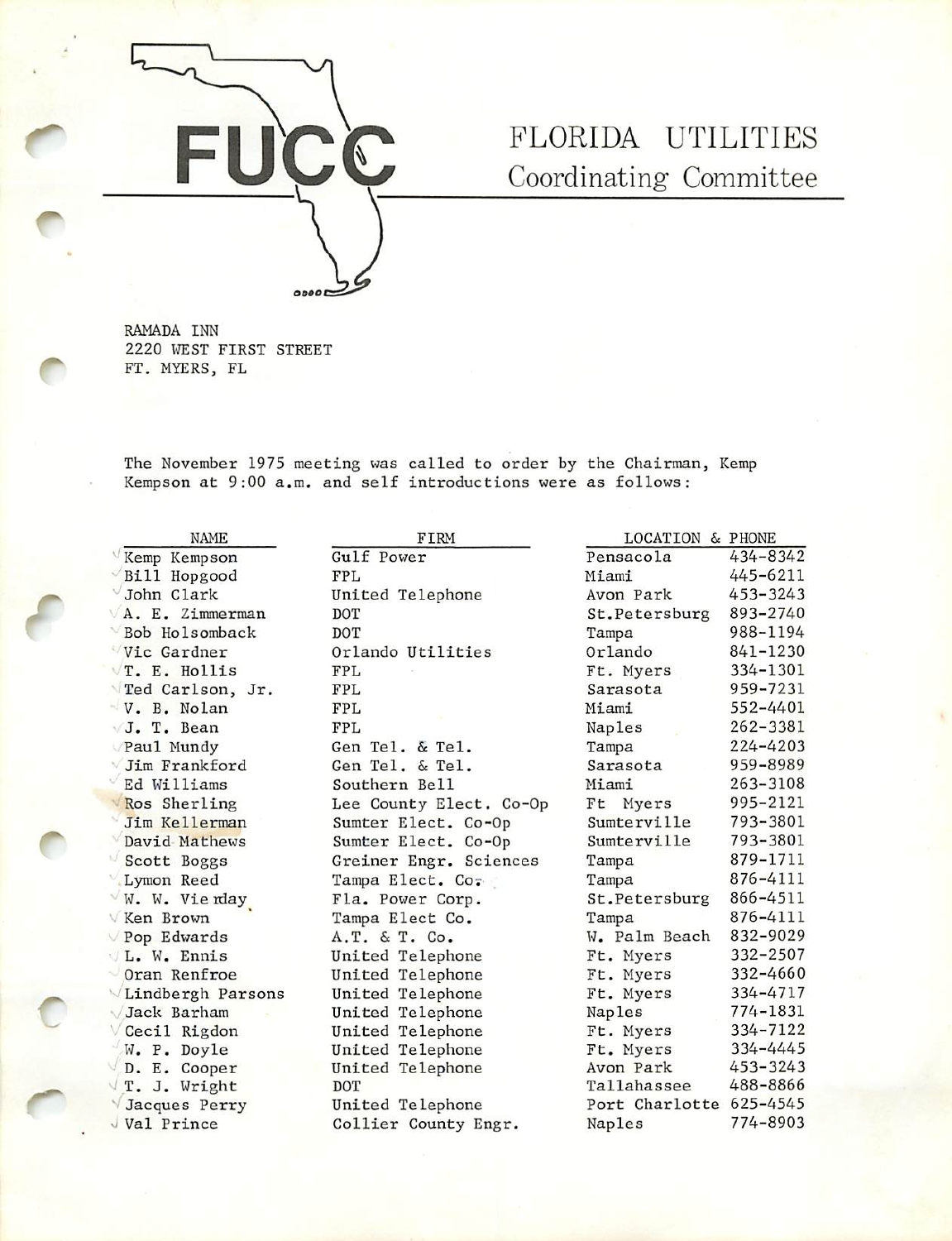FLORIDA UTILITIES Coordinating Committee Page 2

| <b>NAME</b>                                | FIRM                 | LOCATION & PHONE        |              |
|--------------------------------------------|----------------------|-------------------------|--------------|
| <b>Barry Greenstein</b>                    | Collier County Engr. | Naples                  | 774-8903     |
| $\vee$ J. D. Johnston                      | Lee County Elect.    | Ft. Myers               | 995-2121     |
| A. N. Brockman                             | Southern Bell        | Jacksonville            | 353-2252     |
| $\vee$ C. E. Hanle                         | Southern Bell        | Ft. Lauderdale 776-2788 |              |
| $\forall$ R. J. McConville                 | United Telephone     | Ft. Myers               | 334-1861     |
| $\blacksquare$ Phil $\blacksquare$ Edwards | D. E. R.             | Ft. Myers               | $332 - 2667$ |

Minutes of the August 1975 meeting were read by the Secretary. A correc tion was made under Old Business. It was pointed out by Vic Gardner that Chairman Kempson wrote the thank-you letter to Mr. Jay Brown. (See Enclosure) There being no Other amendments, corrections, or dele tions, the minutes were adopted.

# -OLD BUSINESS-

## "SPACB ALLOCATION SUB-COMMITTEE": (Chairman-Paul Mundy)

Mr. Mundy reported that since our last meeting there has been very little activity on this sub-committee. The International Liaison Committee of the AR/WA has adopted "Space Allocation" as one of their main projects for the year 1976. In order to have a greater coordinated effort, this sub-committee will be working together with the AR/WA to prepare a joint recommendation to the FHWA.

"PLANT FACILITIES AND R/W APPURTENANCES SUB-COMMITTEE" ; (Chairman-Paul Mundy) Mr. Mundy reported that his sub-committee has been closely working with the DOT for several months In reaching a tentative agreement on the size and location of utility appurtenances. As an example of the work and topics being discussed by this sub-committee, we have enclosed copies of Mr. Morris' letter dated October 16, 1975, and Mr. Mundy's letter dated October 3, 1975. These letters were discussed at the meeting and a for mal reply to Mr. Morris' questions will be read at our next meeting.

### "ONE CALL SYSTEM SUB-COMMITTEE"; (Chairman-Paul Mundy)

Mr. Mundy reported that the Tampa Bay Area System Is In Its final stages of completion. An agreement between the member companies is presently being studied and liability Insurance cost being determined. The teletype system has already been received and will be Installed as soon as an agree ment is executed. It appears possible that this system will become operational before January 1976.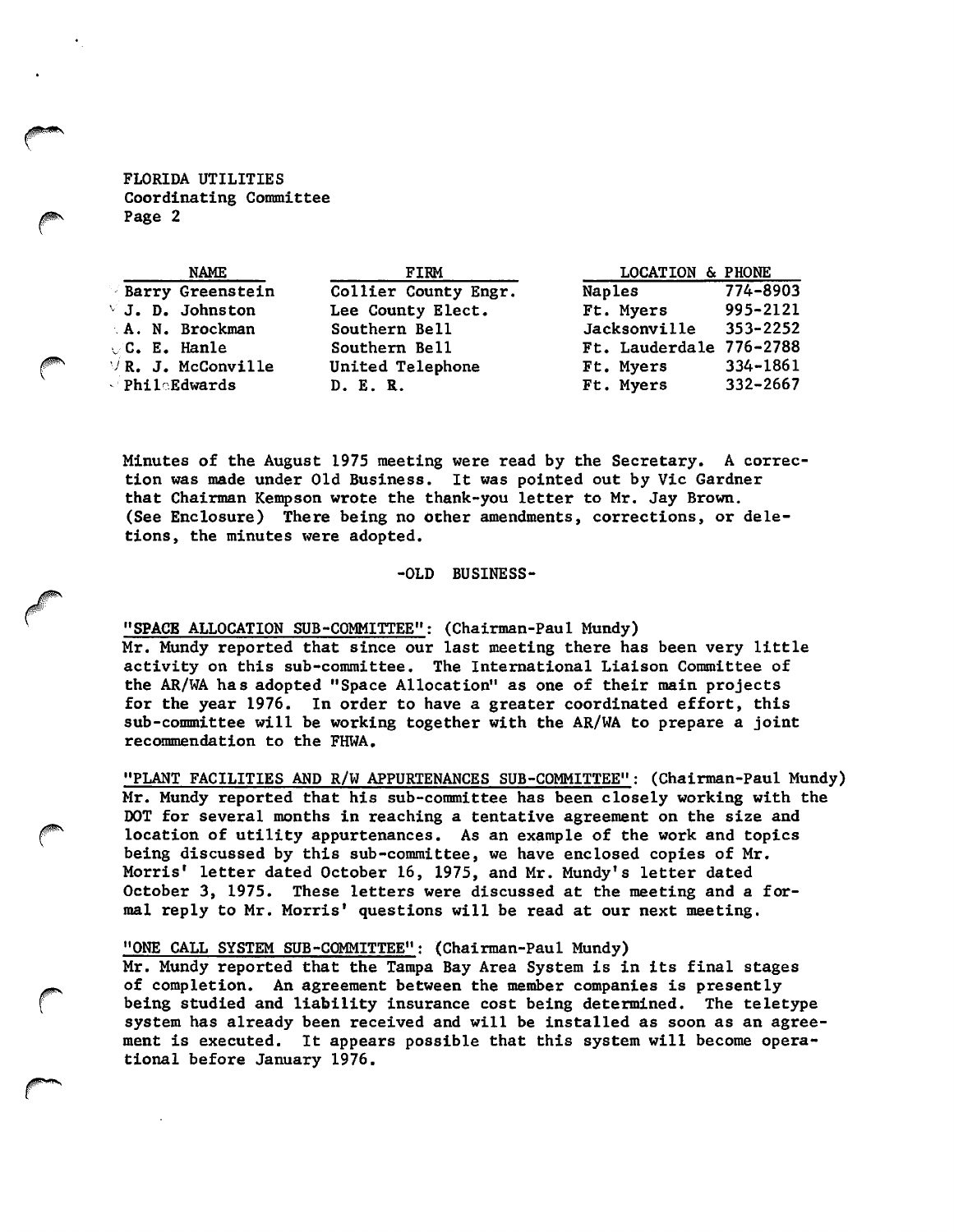FLORIDA UTILITIES Coordinating Committee Page 3

Mr. Ed Williams reporting for the Dade County System stated that it, too should be operational by January 1976. This system has six parti cipating members with more expected to join in the future.

- GUEST SPEAKER -

After a coffee and danish break, Chairman Kempson introduced our guest speaker, Mr. Phil Edwards.

Mr. Edwards is the Southwest, Central and Southern Sub-District Manager of the newly formed Department of Environmental Regulations. Geographic ally, his responsibilities extend from Polk County to the southern tip of our State.

The main topic of Mr. Edward's presentation was based on the reorganization, detailed duties and responsibilities of the Department of Environmental Regulations.

During the 1975 Legislature, under Senate Bill 123, effective July 1, 1975, the DER was created for the purpose of increasing operational efficiencies and eliminating permit delays on matters relating to dredging fill, environmental assessments, water resources, water quality, waste water, air pollution, solid waste, etc.

Under the new reorganization,(See enclosed map) these offices now manage all of the planning, construction, operation, and permitting, and enforce ment functions of Pollution Control. Practically all utility companies, at one time or another, are involved or will be involved with this Department. The interest created by Mr. Edward's presentation was clearly demonstrated by the extensive question and answer period. We sincerely appreciate his interest in working with us and being a part of our program.

- NEW BUSINESS -

Mr. Ed Williams, Chairman of the Standing Committee, presented to those in attendance a sketch of the latest DOT Standard Street Light Base Detail. Specifically on municipal areas, where utilities occupy the sidewalk area, some conflicts have risen between the new bases and existing underground facilities.

Recognizing this as a growing problem, a motion was made to have the Standing Committee further investigate and report on this matter at our next meeting. After seconding, the motion was carried.